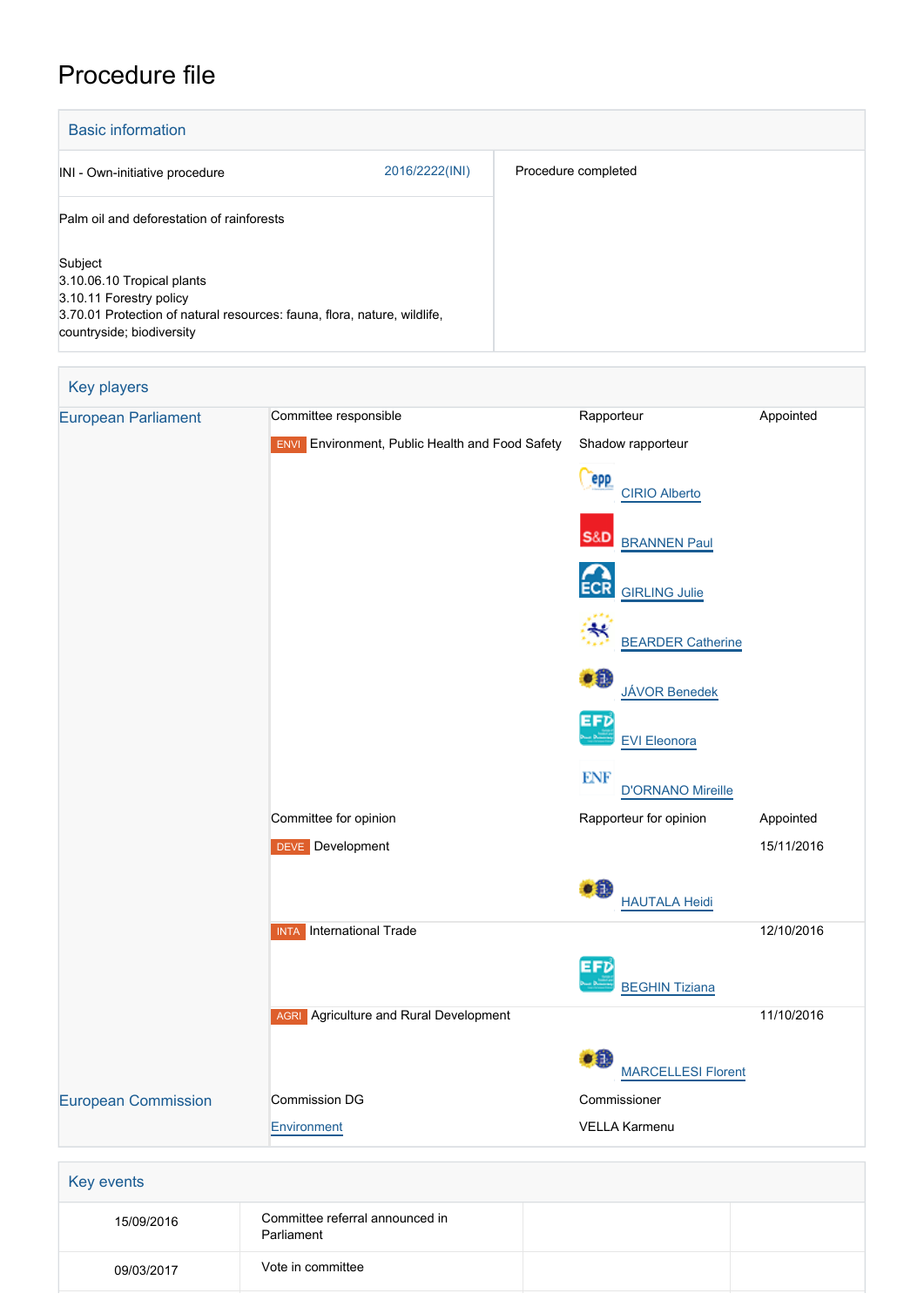| 20/03/2017 | Committee report tabled for plenary | A8-0066/2017 | Summary |
|------------|-------------------------------------|--------------|---------|
| 03/04/2017 | Debate in Parliament                | 46.          |         |
| 04/04/2017 | Results of vote in Parliament       |              |         |
| 04/04/2017 | Decision by Parliament              | T8-0098/2017 | Summary |
| 04/04/2017 | End of procedure in Parliament      |              |         |

### Technical information

| Procedure reference        | 2016/2222(INI)                 |
|----------------------------|--------------------------------|
| Procedure type             | INI - Own-initiative procedure |
| Procedure subtype          | Initiative                     |
| Legal basis                | Rules of Procedure EP 54       |
| Other legal basis          | Rules of Procedure EP 159      |
| Stage reached in procedure | Procedure completed            |
| Committee dossier          | ENVI/8/06871                   |

#### Documentation gateway

| Committee draft report                                 |             | PE593,850    | 03/11/2016 | EP |         |
|--------------------------------------------------------|-------------|--------------|------------|----|---------|
| Amendments tabled in committee                         |             | PE595.487    | 07/12/2016 | EP |         |
| Committee opinion                                      | <b>INTA</b> | PE592.301    | 26/01/2017 | EP |         |
| Committee opinion                                      | <b>AGRI</b> | PE592.126    | 02/03/2017 | EP |         |
| Committee opinion                                      | <b>DEVE</b> | PE594.062    | 02/03/2017 | EP |         |
| Committee report tabled for plenary, single<br>reading |             | A8-0066/2017 | 20/03/2017 | EP | Summary |
| Text adopted by Parliament, single reading             |             | T8-0098/2017 | 04/04/2017 | EP | Summary |
| Commission response to text adopted in<br>plenary      |             | SP(2017)487  | 07/09/2017 | EC |         |

## Palm oil and deforestation of rainforests

The Committee on the Environment, Public Health and Food Safety adopted the own-initiative report by Kate?ina KONE?NÁ (GUE/NGL, CZ) on palm oil and deforestation of rainforests.

Members recalled that there are many drivers of global deforestation, including the production of agricultural commodities such as soy, beef, maize and palm oil. They also stated that precious tropical ecosystems, which cover a mere 7 % of the Earths surface, are under increasing pressure from deforestation. The establishment of palm oil plantations is resulting in massive forest fires, the drying up of rivers, soil erosion, peatland drainage, the pollution of waterways and overall loss of biodiversity.

General considerations: Members recalled that sustainable agriculture, food security and sustainable forest management are core objectives of the Sustainable Development Goals (SDGs). They noted that 73 % of global deforestation arises from the clearing of land for agricultural commodities, with 40 % of global deforestation caused by conversion to large-scale monocultural oil palm plantations.

Palm oil exploitation is not the sole cause of deforestation, with the expansion of illegal logging activities and demographic pressures also responsible for this problem. The global rush for land is driven by increasing global demand for biofuel and raw materials, and by speculation on land and agricultural commodities.

According to Members highlighted that in order to effectively combat deforestation linked to the consumption of agricultural commodities, EU action should consider not only palm oil production, but all such imported agricultural imports.

In this regard, Members recalled that Malaysia and Indonesia are the main producers of palm oil. However, Indonesia has recently become the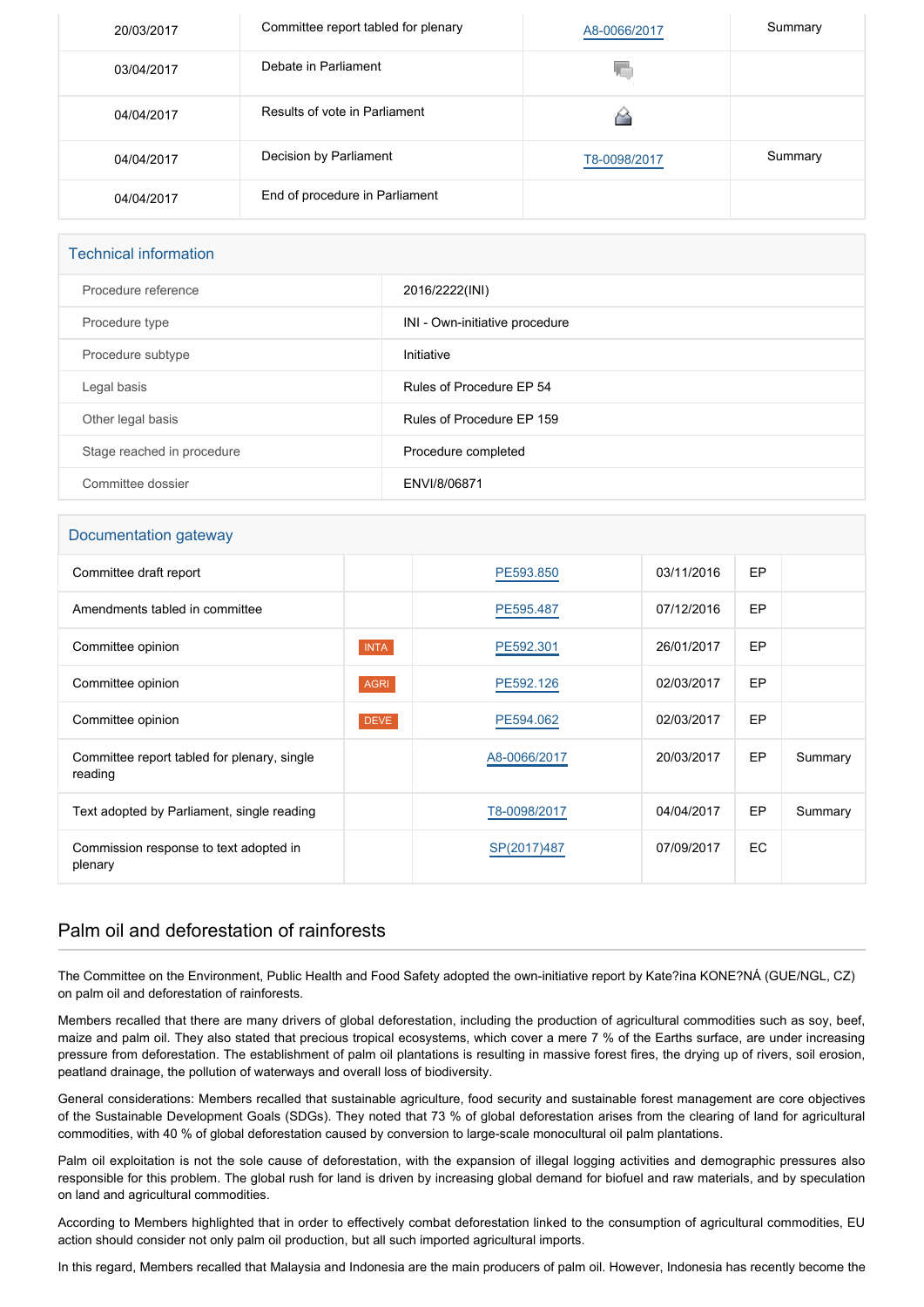third highest polluter of CO2 in the world and suffers from decreasing biodiversity.

Recalling that palm oil accounts for about 40 % of global trade in all vegetable oils and that the EU, with around 7 million tonnes per year, is the second largest global importer, Members are alarmed by the fact that around half of the area of illegally cleared forests is used for palm oil production for the EU market.

Members noted that palm oil is used as an ingredient and/or substitute by the agri-food industry because of its productivity and chemical properties, for example its ease of storage, melting point and lower price as a raw material.

Collective responsibility: fully aware of the complexity of the issue of palm oil, Members emphasised the importance of developing a global solution based on the collective responsibility of many actors, including: the EU and other international organisations, the Member States, financial institutions, the governments of producer countries, indigenous people and local communities, national and multinational businesses involved in producing, distributing and processing palm oil, consumer associations, and NGOs. However, they emphasised the important role of the food industry to source sustainably produced alternatives.

Zero-deforestation: Members noted that a number of commodity producers and traders, retailers and other intermediaries in the supply chain, including European companies, have made commitments in the areas of zero-deforestation production. However, they considered that efforts to halt deforestation must include local capacity-building, technological aid, the sharing of best practices between communities and support to help small-holders make the most effective use of their existing croplands. They stressed the strong potential of agro ecological practices to maximise ecosystem functions via mixed, high diversity planting, agroforestry and permaculture techniques, without resorting to input dependency or monocultures.

Although Members welcomed the existence of various types of voluntary certification schemes (labels, etc), they considered that they are c onfusing for consumers and that the ultimate objective should be the development of a single certification scheme. They, therefore, called on the EU to create incentives to work towards a sustainable palm oil uptake of 100 % in Europe by 2020.

Further recommendations: Members also made a series of recommendations all of which aim to increase the sustainability of global palm oil production, while respecting international commitments.

Members called for, inter alia:

- information campaigns on the positive environmental, social and political consequences of sustainable palm oil production;
- the introduction of minimum sustainability criteria for palm oil and products containing palm oil that enter the EU market, making sure that palm oil in the EU;
- the enhancement of traceability of palm oil imported into the EU;
- the endorsement of the need, as part of the dialogue with those countries, to impose a freeze on the area under oil palm cultivation, including by introducing a moratorium on new concessions;
- the implementation of effective corporate social and environmental responsibility measures for all producing companies;
- the introduction of obligatory requirements favouring sustainable palm oil in all national public procurement procedures.

Biofuels: lastly, Members noted with concern that 46 % of total palm oil imported by the EU is used for the production of biofuels and that this requires the use of about one million hectares of tropical soils. They called on the Commission to take measures to phase out the use of vegetable oils that drive deforestation, including palm oil, as a component of biofuels, preferably by 2020.

Members noted that simply banning or phasing out the use of palm oil may give rise to replacement tropical vegetable oils being used for biofuel production, which would, in all probability, be grown in the same ecologically sensitive regions as palm oil and which may have a much higher impact on biodiversity, land use and greenhouse gas emissions than palm oil itself. They recommended finding and promoting more sustainable alternatives for biofuel use, such as European oils produced from domestically cultivated rape and sunflower seeds.

## Palm oil and deforestation of rainforests

The European Parliament adopted by 640 votes to 18, with 28 abstentions, a resolution on palm oil and deforestation of rainforests.

Parliament recalled that there are many drivers of global deforestation, including the production of agricultural commodities such as soy, beef, maize and palm oil. It also stated that precious tropical ecosystems, which cover a mere 7 % of the Earths surface, are under increasing pressure from deforestation. The establishment of palm oil plantations is resulting in massive forest fires, the drying up of rivers, soil erosion, peatland drainage, the pollution of waterways and overall loss of biodiversity.

General considerations: Parliament recalled that sustainable agriculture, food security and sustainable forest management are core objectives of the Sustainable Development Goals (SDGs). It noted that 73 % of global deforestation arises from the clearing of land for agricultural commodities, with 40 % of global deforestation caused by conversion to large-scale monocultural oil palm plantations.

Palm oil exploitation is not the sole cause of deforestation, with the expansion of illegal logging activities and demographic pressures also responsible for this problem. The global rush for land is driven by increasing global demand for biofuel and raw materials, and by speculation on land and agricultural commodities.

According to Parliament, in order to effectively combat deforestation linked to the consumption of agricultural commodities, EU action should consider not only palm oil production, but all such imported agricultural imports.

In this regard, Parliament recalled that Malaysia and Indonesia are the main producers of palm oil. However, Indonesia has recently become the third highest polluter of CO2 in the world and suffers from decreasing biodiversity.

Recalling that palm oil accounts for about 40 % of global trade in all vegetable oils and that the EU, with around 7 million tonnes per year, is the second largest global importer, Parliament is alarmed by the fact that around half of the area of illegally cleared forests is used for palm oil production for the EU market.

Members also noted that palm oil is used as an ingredient and/or substitute by the agri-food industry because of its productivity and chemical properties, for example its ease of storage, melting point and lower price as a raw material.